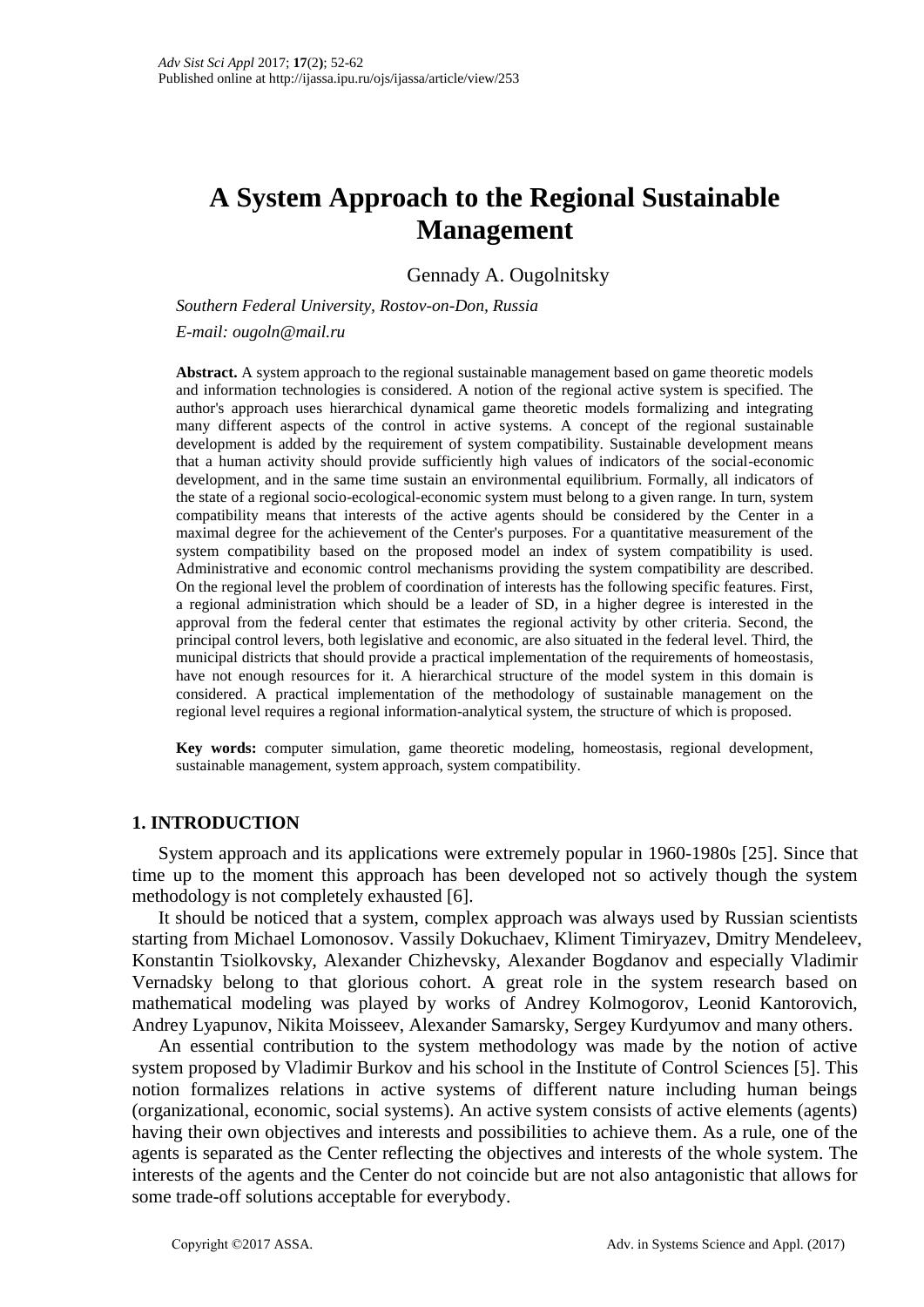An informational interaction of the agents with the Center and each other may include a strategic manipulation (a deliberate misrepresentation of the reported information in private purposes). The main problem of the theory of active systems is a concordance of the interests of the Center (the whole system) and the active agents as elements of the system. For this purpose special administrative, economic, and informational control mechanisms are used [17]. Close ideas are developed in the information theory of hierarchical systems [8], theory of incentives and mechanism design [1,12].

A widely spread since 1980s concept of sustainable development has also a system character. Thus, a key approach of "three pillars" in the analysis and implementation of the sustainable development requires to consider social, economic, and environmental factors in their totality as a whole system. It should be also noticed an important idea that a global sustainable development is formed by the sum of local efforts in this direction [21].

An important class of active systems is generated by territorial formations. Here the problem of coordination of private and public interests is also of the main importance and may be formulated in terms of state - regions, regions - municipal districts, municipal districts - economic agents depending on the level of consideration. In Russia this problem was especially essential in 1990s in the connection with the development of federalism, and it is still actual [15,16].

The author's approach to the analysis of regional active systems is based on the general complex theory of sustainable management in active systems [20]. The approach uses hierarchical dynamical game theoretic models formalizing and integrating all the named aspects. The complexity of these models and big data volumes make necessary an application of modern information technologies of the research support. The regional management is an example of the possible applications of the developed universal theory.

The rest of the paper is organized as follows. In the section 2 a notion of a regional active system is considered. A specified concept of the regional sustainable development with consideration of the condition of system compatibility is proposed in the section 3. In the section 4 mechanisms of system compatibility and monitoring on the regional level are described. In the section 5 a hierarchical structure of the model system of the sustainable management is considered. Section 6 concludes.

# **2. A REGIONAL ACTIVE SYSTEM**

A general structure of the regional active system is presented in Fig.1.



**Fig.1** A Regional Active System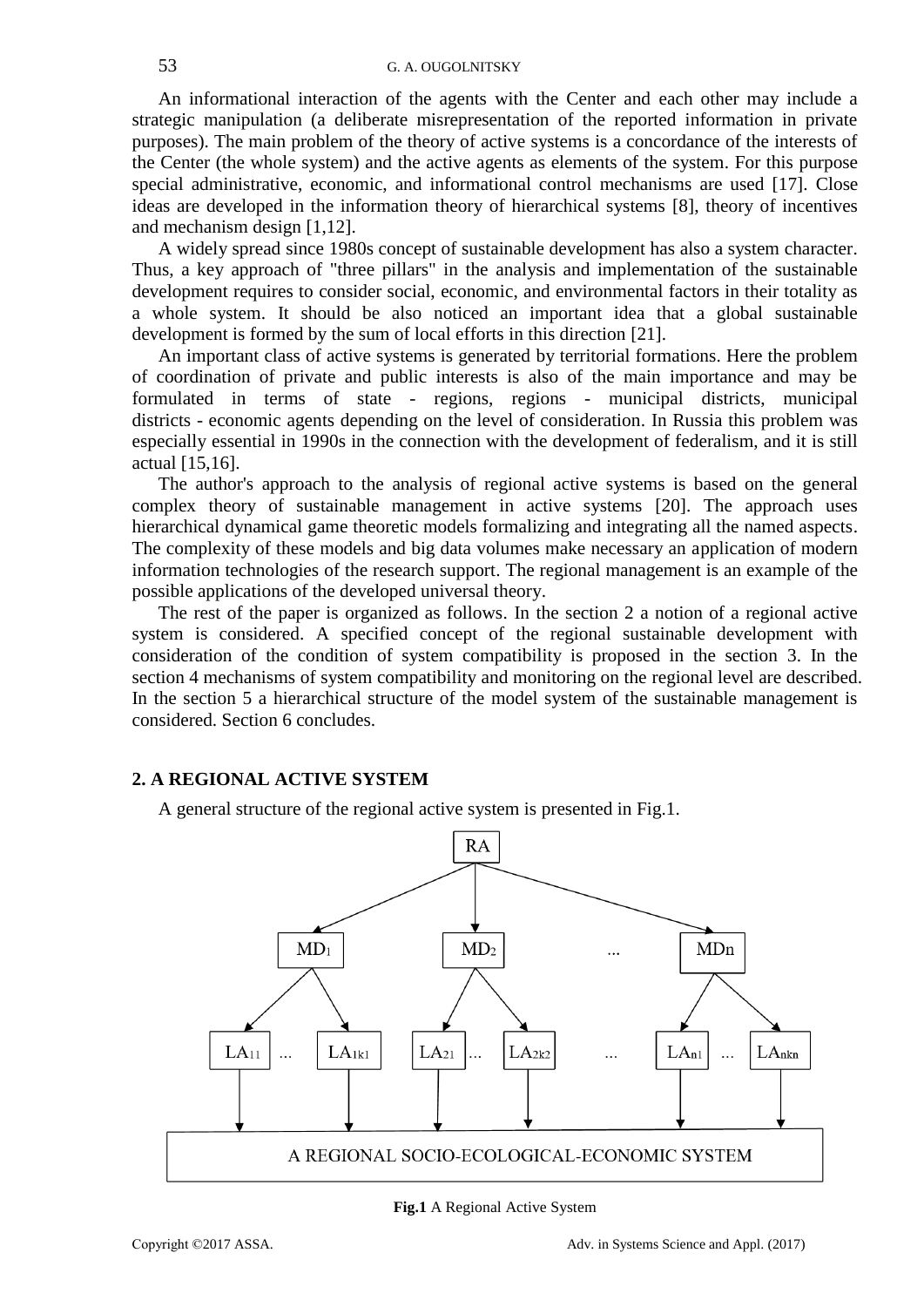On the higher control level a regional administration (RA, Center) is situated. The middle control level is presented by municipal districts (MD). A more complicated variant is also possible when urban municipal formations and their districts are considered separately. The lower control level is formed by local active agents (LA): enterprises, organizations, firms, individual entrepreneurs. The control object is the regional socio-ecological-economic system considered as a hierarchically controlled dynamic system [20].

In the majority of cases LA are economic agents having certain financial, human, and other resources and tending to maximize their income (profit). However, non-commercial organizations and local control agencies can also be considered as LA having non-economic objectives. Economic LA can have social and ecological objectives too.

MDs solve the problems of social-economic development of the respective territories with consideration of the environmental requirements using certain budget resources [15].

The objectives and possibilities of RA are structurally similar to the ones of MD but differ from them by the volume and sources of financing [16]. RA can establish its own laws, and have additional means of influence to MD and LA.

A control object is characterized by three groups of indicators describing the social sphere, economic potential, and environmental state respectively. For determination of the specific values of the indicators the data of official statistics are used which may be complemented by expert estimates. Notice that only LAs exert a direct influence to the regional socio-ecologicaleconomic system. The higher control levels just create some administrative, legislative, and economic framing conditions of the influence.

The laws of change of the state indicators due to natural factors and LA's impact are described by dynamic balance relations. The left hand side contains a new value of the indicator, the right hand side contains an old one plus increase minus decrease generated by the considered processes.

It is more appropriate to set the problems of sustainable management in an infinite period of time. However, a finite, long enough period may be more acceptable in practice. Some discount rate should reflect a relation between incomes and expenses in different moments of time.

Most typical political technologies of regional elites include:

- a concentration of financial resources;
- a power pressure to the opponents;
- an establishment of control and strategic partnership with the most powerful regional economic agents;
- using of information flows from the federal center for the protection of the elites' interests;
- negotiation process with the political leaders;
- a direct or indirect control on the information flows and media, an active construction of a positive image of the regional administration by media;
- a formation of the regional mythology;
- a harder selection of the new candidates to the regional elites [13].

Technically, the administrative controls of RA and MD include legislative restrictions of the activity of subordinated control agents (norms, quotas, quality standards). The economic controls represent tax rates, parameters of privileges, subsidies, grants.

The laws of state dynamics are determined by natural processes and social-economic activity. For their description specific models of the mathematical ecology and economics, and dynamic forecasting models of the regional level are used [18].

The respective three-level game theoretic model of regional control has the form

$$
J_0 = \sum_{t=1}^{T} e^{-\rho t} g_0(r^t, s^t, p^t, q^t, u^t, x^t) \to \max
$$
 (1)

$$
r^t \in R; \quad s^t \in S; \tag{2}
$$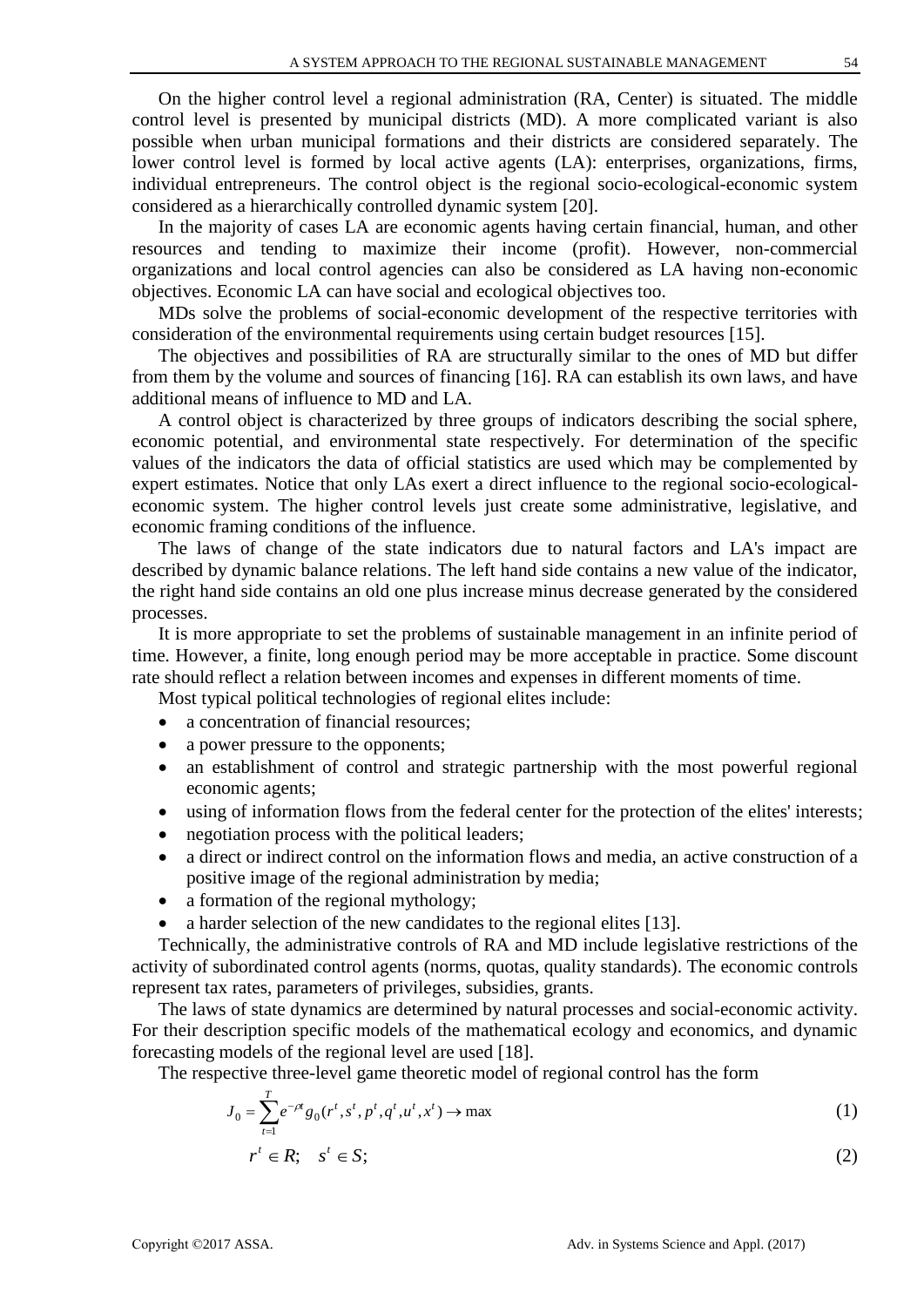$$
J_i = \sum_{t=1}^{T} e^{-\rho t} g_i(r_i^t, p_i^t, q_i^t, u_i^t, x^t) \to \max
$$
 (3)

$$
p_i^t \in P_i(r_i^t); \quad q_i^t \in Q_i(s_i^t); \tag{4}
$$

$$
J_{ij} = \sum_{t=1}^{T} e^{-\rho t} g_{ij}(r_i^t, p_{ij}^t, u_i^t, x^t) \to \max
$$
 (5)

$$
u_{ij}^t \in U_{ij}(s_i^t, q_{ij}^t); \ j = 1, \dots, k_i; \ i = 1, \dots, n; \tag{6}
$$

$$
x^{t+1} = x^t + f(x^t, u^t), \quad x^0 = x_0;
$$
\n(7)

$$
r^{t} = (r_{1}^{t},...,r_{n}^{t}); s^{t} = (s_{1}^{t},...,s_{n}^{t});
$$
  
\n
$$
p^{t} = (p_{1}^{t},...,p_{n}^{t}); q^{t} = (q_{1}^{t},...,q_{n}^{t}); p_{i}^{t} = (p_{i1}^{t},...,p_{ik_{i}}^{t}); q_{i}^{t} = (q_{i1}^{t},...,q_{ik_{i}}^{t});
$$
  
\n
$$
u^{t} = (u_{1}^{t},...,u_{n}^{t}) = (u_{11}^{t},...,u_{1k_{1}}^{t},...,u_{nk_{n}}^{t}).
$$

Here *T* is a period of consideration (in years);  $\rho$  is a discount rate;  $J_0$ ,  $J_i$ ,  $J_{ij}$  and  $g_0$ ,  $g_i$ ,  $g_{ij}$ summary and current payoff functions of RA, MDs, and LAs respectively;  $r^t$ ,  $s^t$  are economic and administrative controls of RA in the year *t*; *R*, *S* are the respective sets of feasible controls; *t i*  $p_i^t$ ,  $q_i^t$  are economic and administrative controls of the *i*-th MD in the year *t*;  $P_i$ ,  $Q_i$  are the respective sets of feasible controls;  $u_{ij}^t$  is a control of the *ij*-th LA in the year *t*;  $U_{ij}$  is the respective set of feasible controls;  $x<sup>t</sup>$  is a state vector of the regional socio-ecological-economic system in the year *t*;  $x_0$  - a vector of initial values of the state indicators on a base year;  $f$  - a set of models that describe the state dynamics;  $n - a$  number of MDs;  $k_i - a$  number of LAs in the *i*th MD.

The model (1)-(7) represents a hierarchical differential game, a discrete form of which is oriented to simulation analysis based on the scenario method [14]. Solutions of the game (1)-(7) are understood in the sense of Stackelberg [3]. As a rule, the RA chooses only  $s<sup>t</sup>$  while  $r<sup>t</sup>$  is fixed (administrative control, or compulsion) or vice versa (economic control, or impulsion). Similarly, given  $s^t$  or  $r^t$  the MD<sub>i</sub> choose  $q_i^t$  while  $p_i^t$  are fixed or vice versa. At last, given  $q_i^t$  and  $p_i^t$  as well as  $s^t$  and  $r^t$  the LA<sub>*ij*</sub> choose their control parameters  $u_{ij}^t$ . In fact, simulation modeling is almost unique possibility to solve the game (1)-(7) in the general setup. Some simplified versions may be investigated by means of standard techniques like Hamilton-Jacobi-Bellman equations or Pontryagin' s maximum principle together with numerical methods.

## **3. SUSTAINABLE DEVELOPMENT**

A serious attention to the problem of sustainable development (SD) was attracted by the report "Our Common Future" (1987) prepared by the UN World Commission on Environment and Development, known as "Brundtland Commission". Conclusions of the Brundtland Report formed a base for the decisions of the UN Conference on Environment and Development (Rio de Janeiro, 1992). The Brundtland Report defines sustainable development as the development which satisfies the needs of present generation and does not undermine the possibility of future generations to satisfy their needs [21, p.43]. The Declaration on Environment and Development accepted at the Rio-92 Conference includes 27 principles, such as principle 3 "A right to the development should be realized to provide a just satisfaction of the needs of the present and future generations in the domains of development and environment" and principle 4 "To provide the sustainable development an environmental protection should be an integral part of the development process and cannot be considered without it".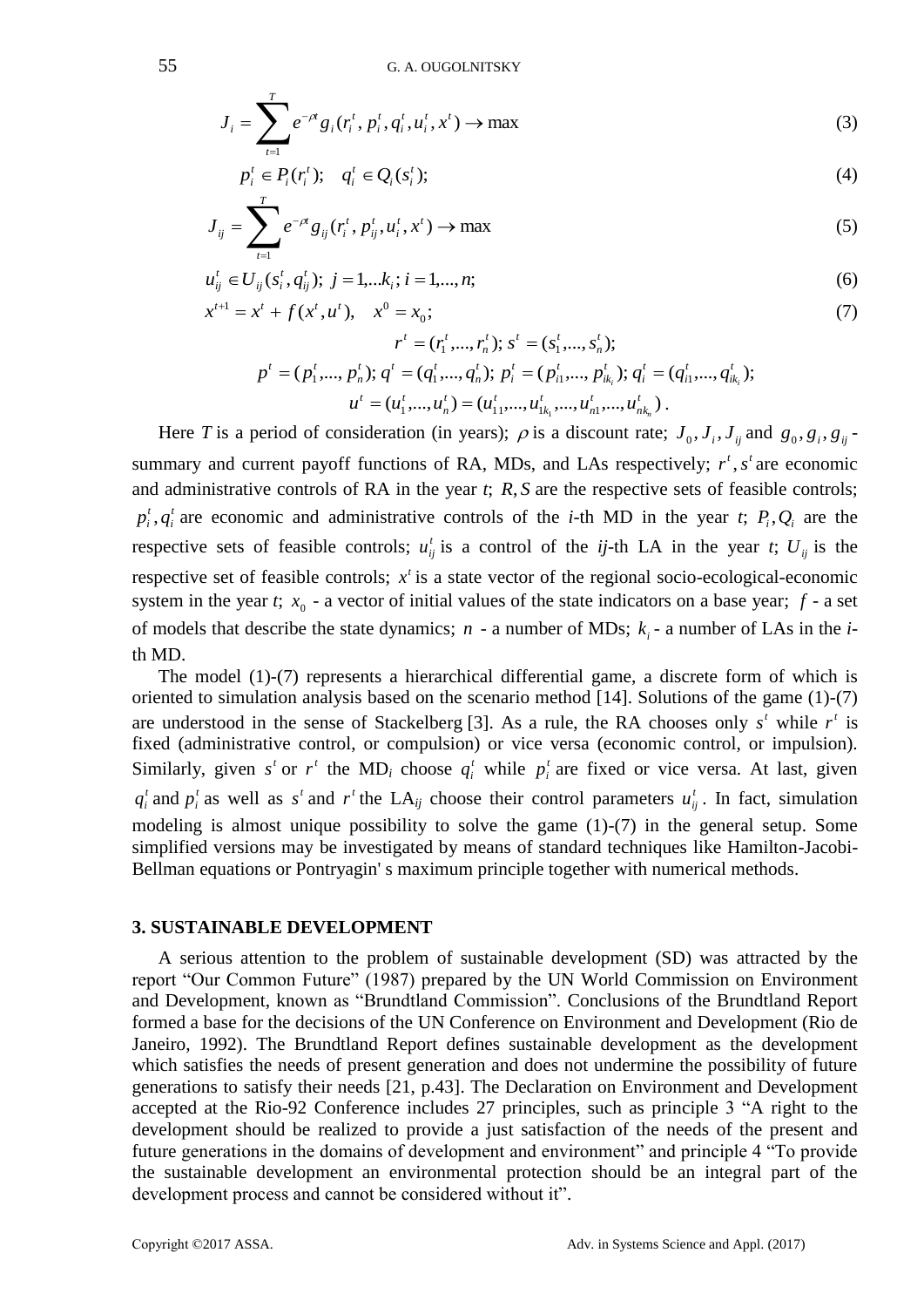In spite of the active discussion of the concept of sustainable development and a number of accepted official documents, a unity in the definition and interpretation of the notion is still absent. Already in the early work [23] more than 60 definitions of sustainable development given by different authors are cited.

The general transformations of the environmental scene are shown in Table 1 [26, p.84].

| <b>Environmental</b><br>policies   | 1970-1980s                                                                 | 2010                                                                                                                       |
|------------------------------------|----------------------------------------------------------------------------|----------------------------------------------------------------------------------------------------------------------------|
| Iconic policy<br>instrument        | Command and control                                                        | Collaborative and market-based<br>instruments                                                                              |
| Key group relied upon              | Government                                                                 | Government and stakeholders                                                                                                |
| Dominant mode of<br>action         | Work with industry,<br>mostly through technology                           | Work with industry and<br>consumers, through technology,<br>economy, finance                                               |
| Knowledge about the<br>environment | Superficial, or limited<br>to specialists                                  | Extensive, diffused in many realms<br>of society                                                                           |
| Discourse on green<br>issues       | View of green as<br>important (before 1973)<br>and then as rather marginal | Acknowledgment of the<br>seriousness of some problems: a trend<br>of "going green" and resulting<br>business opportunities |
| Social issues                      | Superficial or neglected<br>concerns                                       | Concerns for environmental justice<br>and the influence of environmental<br>degradation on poverty                         |

|  | Table 1 Evolution of the views on SD in 1970 - 2000s |  |  |  |  |  |  |
|--|------------------------------------------------------|--|--|--|--|--|--|
|--|------------------------------------------------------|--|--|--|--|--|--|

Based on the initial notion of SD of the society it is possible to say about SD of any active system [20]. According to the existing approach, the main role in SD is played by the notion of homeostasis. It means that a human activity should provide sufficiently high values of indicators of the social-economic development, and in the same time sustain an environmental equilibrium. Formally, all indicators of the state of a regional socio-ecological-economic system must belong to a given range that can be written as the condition

$$
\forall t = 1, \dots, T \quad x^t \in X^* \tag{8}
$$

A stronger formulation is also possible when the condition of homeostasis is treated as an asymptotic approximation of the values of indicators to their ideal values [20].

It seems that the main problem of the practical implementation of the concept of SD consists in the absence of interested and plenipotentiary agents of the implementation. The criteria used by acting politicians not always coincide with the conditions of homeostasis of the territories governed by them. That's why the concepts of transition to SD accepted by many countries and regions remain only as declarations in a great part. It should be noticed in the same time that from an objective point of view all politicians who wish to enlist the support of the population and secure the power for a long time, should be interested in the conditions of homeostasis.

It concerns also the owners of companies thinking about conservation of their family business for many generations. On the level of a firm the considered problem is tightly connected with strategic delegation (see [24]), i.e. sharing of the powers between owners, topmanagers, and managers of lower levels. As for territories, the problem is in the distribution of resources and powers between federal, regional, and local agents of power and control (the problem of federalism).

It is especially important that the values of SD be shared by active agents of the lower level whose activity has a direct impact to the state of a controlled system. That's why the concept of homeostasis, playing a key role in the traditional approach to SD, should necessarily be complemented by a requirement of system compatibility [2,7]. It means that interests of the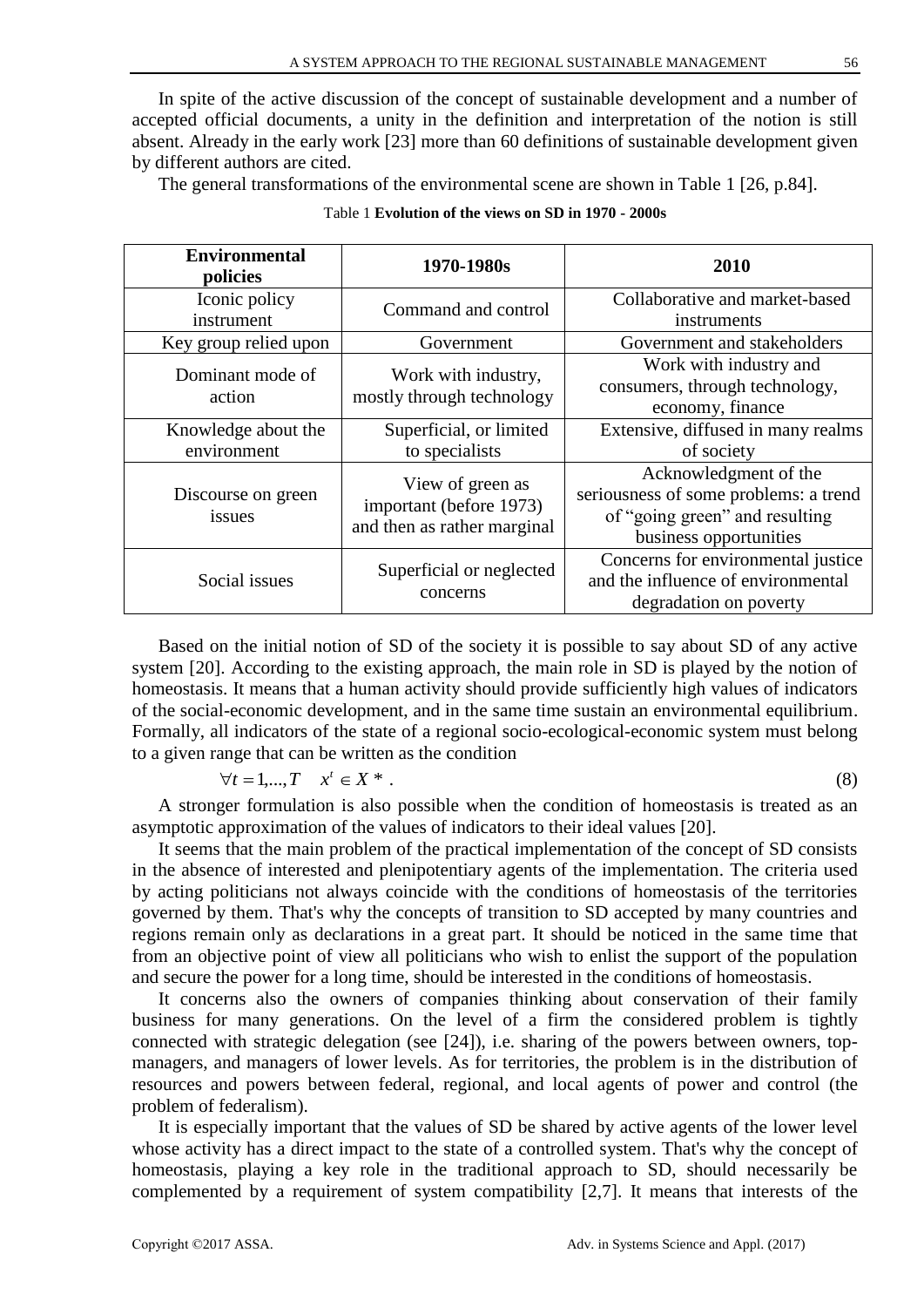active agents should be considered by the Center in a maximal degree for the achievement of the Center's purposes.

For a quantitative measurement of the system compatibility based on the model  $(1)$  -  $(7)$  it is expedient to use an index of system compatibility in the form

$$
SCI = J_0^{\max} - J_0^*,\tag{9}
$$

where

$$
J_0^{\max} = \max_{\substack{r \in R \\ s \in S}} \max_{\substack{p \in P(r) \\ q \in Q(s)}} \max_{u \in U(p,q)} J_0(r,s,p,q,u,x); \tag{10}
$$

$$
J_0^* = \max_{\substack{r \in R \\ s \in S}} \min_{p,q \in NE(r,s)} \min_{u \in NE(p,q)} J_0(r,s,p,q,u,x) \,. \tag{11}
$$

The substrahend in the formula (9) gives a guaranteed payoff of the Center in the worst Nash equilibrium in the game of agents regulated by her, and the minuend shows her payoff in the case of complete cooperation of the agents with the Center (globally maximal value of the payoff in the team solution). The value  $\mathcal{S}CI = 0$  indicates the complete (ideal) system compatibility. This approach generalizes an idea of the price of anarchy proposed for network games [22], and its development in other works [4]. An indicator of the ideal compatibility is proposed in [8] as well.

Given (9) a requirement of the system compatibility is expressed by the condition

$$
SCI \leq SCI^*,\tag{12}
$$

where  $\frac{SCI}{*}$  is an expert threshold value of the system compatibility index. The condition (12) may be used additionally after the solution of the game (1)-(7) with phase constraints (8) to check whether the system compatibility holds.

The relations (1)-(12) determine a holistic formal description of the problem of sustainable management in any active system [19].

On the regional level the problem of coordination of interests has the following specific features. First, a regional administration which should be a leader of SD, in a higher degree is interested in the approval from the federal center that estimates the regional activity by other criteria. Second, the principal control levers, both legislative and economic, are also situated in the federal level. Third, the municipal districts that should provide a practical implementation of the requirements of homeostasis, have not enough resources for it.

Thus, the problem of coordination of interests on the regional level has a special importance and deserves a detailed investigation by means of systems analysis, mathematical modeling, and information technologies.

#### **4. CONTROL MECHANISMS**

In the case of a low system compatibility  $(SCI \gg 0)$  the Center should use special control mechanisms to provide it. To develop a classification of the control mechanisms three attributes characterizing the Center's strategy can be used:

1) absence/presence of a feedback of the Center's strategy on the state of a controlled dynamic system (CDS). This attribute has two basic values: open-loop strategies (OL) which depend only on the instant of time *t* , and closed-loop strategies (CL) which depend on the game position  $(t, x(t))$  [3];

2) absence/presence of a feedback of the Center's strategy on the agents' strategies. In the first case we deal with Stackelberg games (ST), and games of the second type we propose to call Germeier games (GER), or incentive Stackelberg games [9-11];

3) methods of hierarchical control. Here we differentiate compulsion, when the leader influences the followers' sets of feasible strategies, and impulsion, when she influences the followers' payoff functionals [20]. So, in the case of compulsion the leader chooses  $s<sup>t</sup>$  in the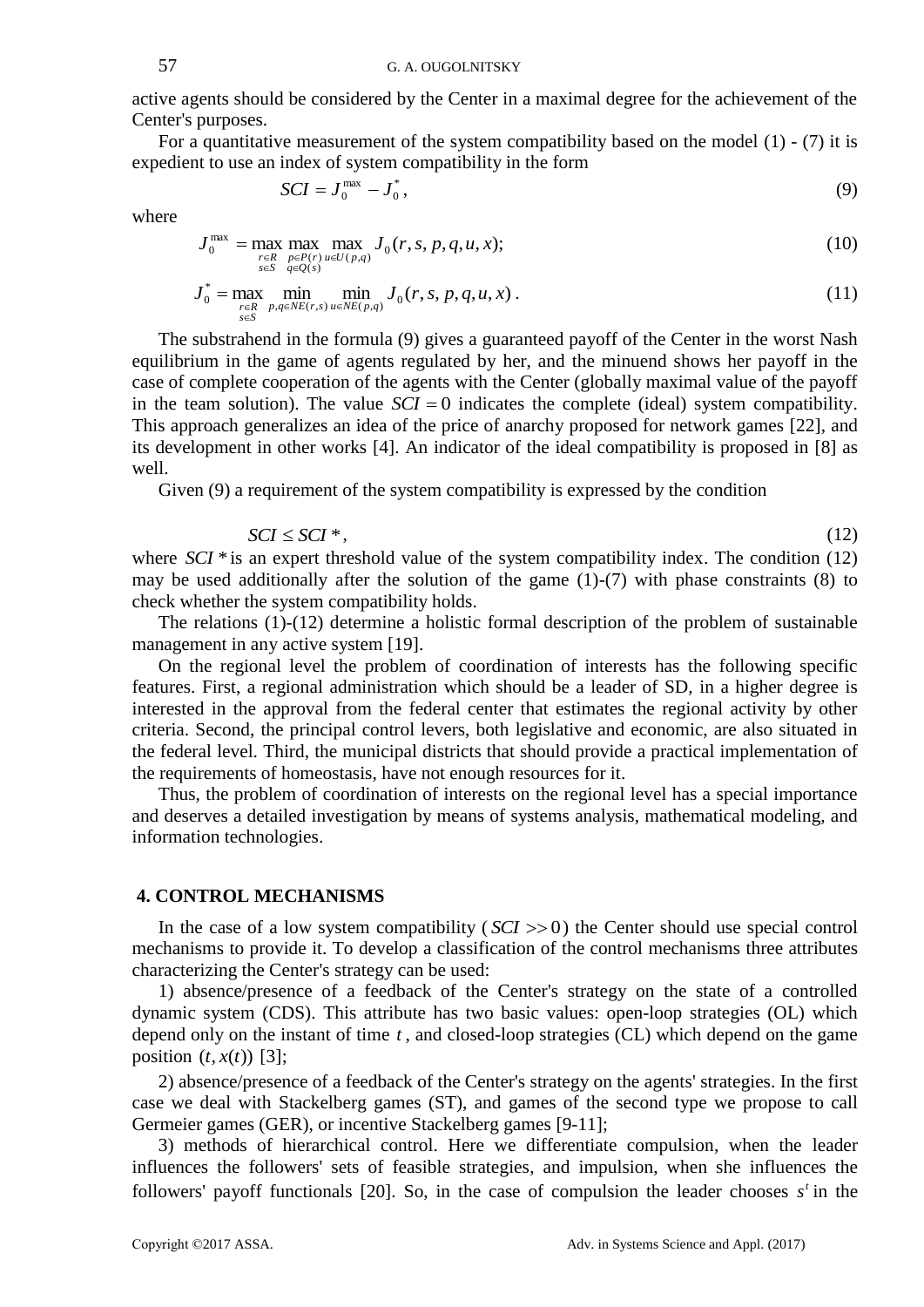higher control level and  $q<sup>t</sup>$  in the middle control level while impulsion means the respective choice of  $r^t$  and  $p^t$ .

A classification of the control mechanisms on example of the Russian traffic rules (RTR) is given in Table 2. Here an illustrative active system is considered. In this system the Center is the federal state that establishes RTR and the penalties for their violation exposed in the Administrative Codex (AC) and the Criminal Codex (CC); an active agent is a driver and his vehicle; a controlled object is a road and its environment. The respective clauses of the legislative documents are presented in brackets. Administrative control mechanisms explicitly forbid some driver's actions, and economic ones charge penalties for their violation.

From the mathematical point of view, a type of the Center's control mechanism determines an information structure of the difference game (1) - (7). For example, А/ST/CL is a Stackelberg game in closed-loop strategies in which the Center restricts the agents' sets of feasible strategies. The solutions of respective differential games are defined in [20].

|                              | ST/OL                    | ST/CL                      | GER/OL                   | <b>GER/CL</b>            |  |
|------------------------------|--------------------------|----------------------------|--------------------------|--------------------------|--|
|                              | It is forbidden          | In populated               | It is forbidden to       | It is forbidden to       |  |
| Administrative<br>mechanisms | to injure or             | areas it is                | drive a vehicle          | drive a vehicle with     |  |
|                              | pollute a road           | allowed to drive           | with a working           | not burning (absent)     |  |
|                              | cover                    | a vehicle with the         | brake system             | head-lights and          |  |
|                              | $(1.5$ RTR)              | speed not more             | disrepair                | back marker lights       |  |
|                              |                          | than $60 \text{ km/h}$     | $(2.3.1$ RTR)            | in the dark period       |  |
|                              |                          | $(10.2$ RTR)               |                          | $(2.3.1$ RTR)            |  |
|                              | Absence of an            | Exceeding of the           | Driving a vehicle        | Non-compliance of        |  |
| Economic<br>mechanisms       | insurance                | allowed speed:             | by a driver in the       | the requirement to       |  |
|                              | policy -                 | more than 20, but          | state of                 | stop before the stop     |  |
|                              | 800 roubles              | not more than              | intoxication -           | line: first time - 800   |  |
|                              | $(12.37 \text{ p.2 AC})$ | $40 \text{ km/h}$ - 500 r. | $30000r$ .               | r. $(12.12. p.2 AC);$    |  |
|                              |                          | $(12.9 \text{ p.2 AC});$   | $(12.8 \text{ p.3 AC}),$ | repeatedly - 5000 r.     |  |
|                              |                          | more than 40, but          | repeatedly               | $(12.12 \text{ p.3 AC})$ |  |
|                              |                          | not more than              | 200000 - 300000          |                          |  |
|                              |                          | $60$ km/h -                | r. $(CC 264)$            |                          |  |
|                              |                          | 1000-1500 r.               |                          |                          |  |
|                              |                          | (12.9 p.3 AC)              |                          |                          |  |

Table 2 **Classification of the control mechanisms on example of the Russian traffic rules**

A very important role in the practical implementation of the control mechanisms is played by the monitoring system that provides to the control agents information about the state of the object and therefore ensures a feedback. A general form of the monitoring in a simplified hierarchically controlled dynamic system with one agent is shown in Fig. 2 [20].

Here  $x_{SL}$  is a Center's information about the state of CDS;  $x_{FSL}$  is a Center's information about the impact of the agent on CDS;  $x_{FL}$  is a Center's information about the agent's state;  $x_{SF}$ is the agent's information about the state of CDS.

In conformity with a regional active system the presented model can be used both on the level RA - MD, and on the level MD - LA (see Fig. 1). In the former case CDS is treated as a socio-ecological-economic system of the respective MD, and in the latter one as a part of that system controlled by the given LA. A union of those systems forms a regional monitoring system, the visual presentation of which is huge. The information is collected by means of official statistics which can be complemented by special sample audits and expert estimates.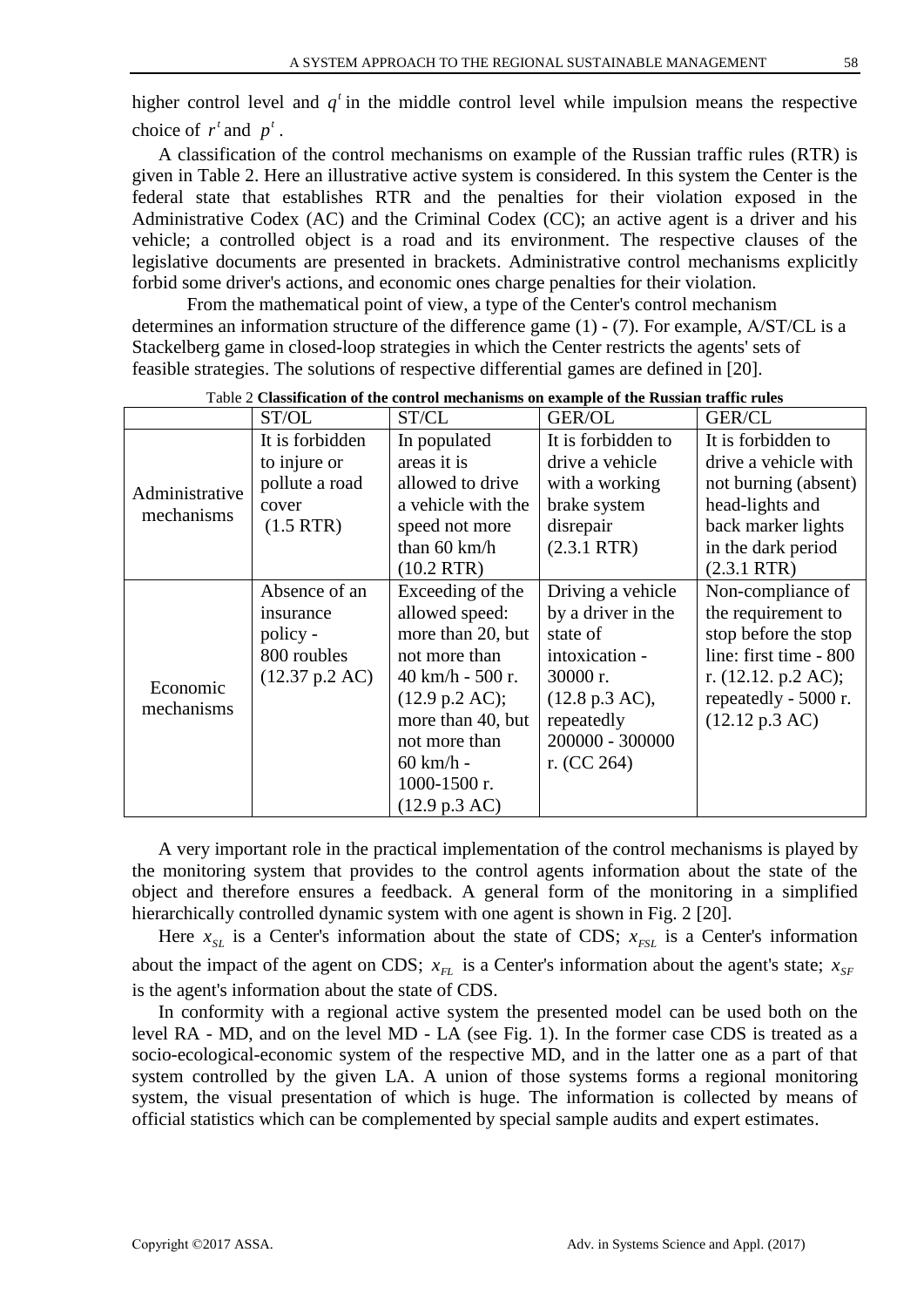

**Fig.2** Monitoring in a hierarchically controlled dynamic system (HCDS)

# **5. HIERARCHICAL STRUCTURE OF THE MODEL SYSTEM**

The regional level has an intermediate position in the structure of state control (Fig. 3).

Here FC corresponds to RA in Fig. 1, RA*<sup>i</sup>* corresponds to MD*<sup>i</sup>* , and MD*ij* corresponds to LA*ij*. The dynamics of a regional socio-ecological-economic system is described by a system of nonlinear equations (7), and the interests of agents and their possibilities by the relations (1)-(6).

The respective system connections are presented in Table 3.



**Fig.3** Hierarchical Structure of the Model System

| Table 3 Connections of the regional control level with federal and local levels |  |  |  |  |
|---------------------------------------------------------------------------------|--|--|--|--|
|---------------------------------------------------------------------------------|--|--|--|--|

|    | Inputs                                    | Outputs                                   |  |  |  |
|----|-------------------------------------------|-------------------------------------------|--|--|--|
|    | Federal laws and instructions             | Tax revenues to the federal budget        |  |  |  |
|    | Informal directions of the federal power  | Information about the state of the socio- |  |  |  |
| FC | Federal budget financing                  | ecological-economic system of a region    |  |  |  |
|    |                                           | (indicators of the official statistics)   |  |  |  |
|    | Tax revenues to the regional budget       | Regional laws and instructions            |  |  |  |
|    | Information about the state of the socio- | Informal directions of the<br>regional    |  |  |  |
| MD | ecological-economic system of a region by | administration                            |  |  |  |
|    | separate MD                               | Regional financing of the local budgets   |  |  |  |
|    |                                           |                                           |  |  |  |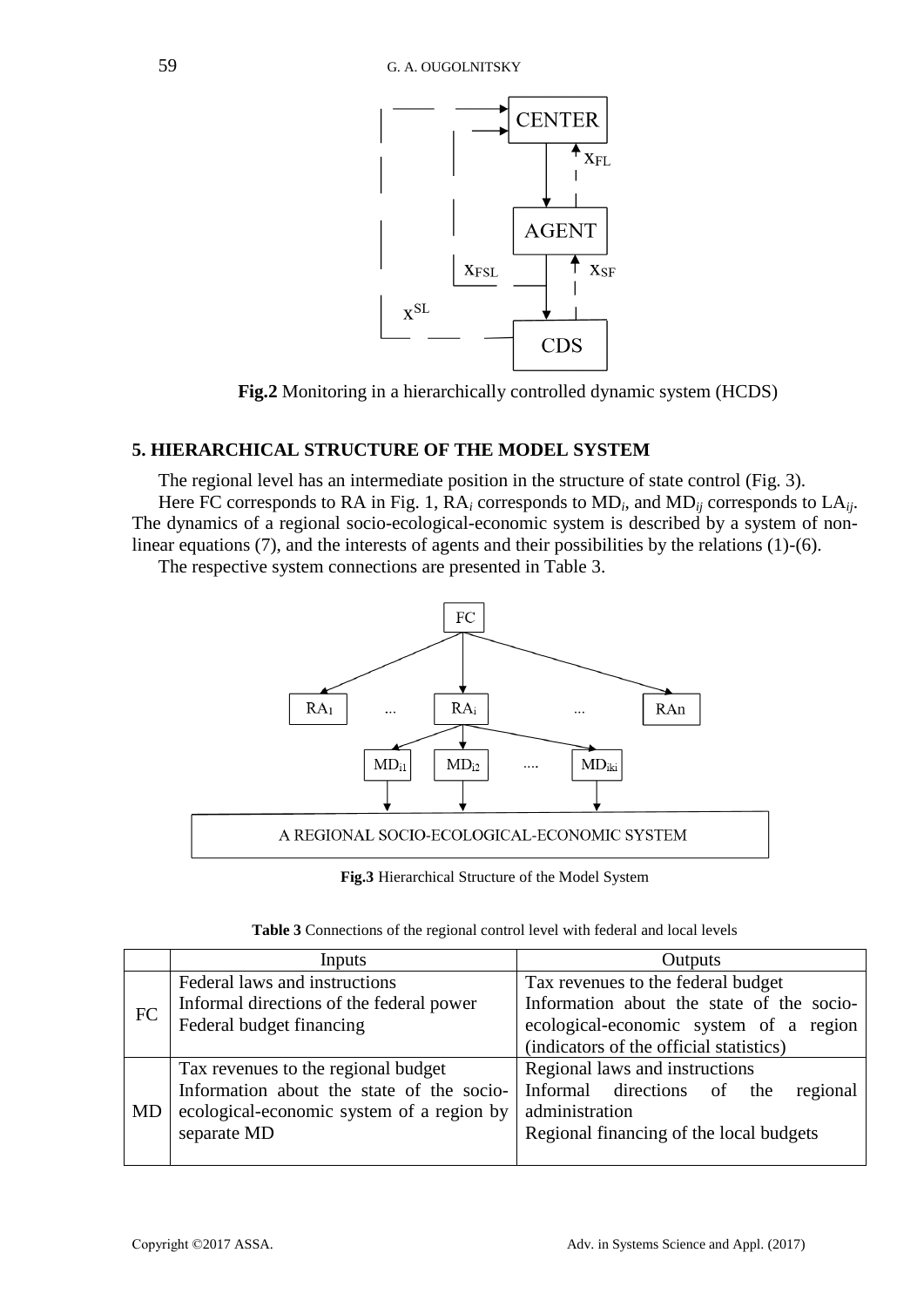

A practical implementation of the methodology of sustainable management on the regional level requires a regional information-analytical system, the structure of which is shown in Fig.4.

**Fig. 4** Structure of the regional information-analytical sustainable management support system

Here the optimization subsystem includes mathematical models like the game (1)-(7) while the simulation subsystem allows for their solution. The expert subsystem additionally uses an expert knowledge.

## **6. CONCLUSION**

The system approach plays an important methodological role in the solution of difficult complex interdisciplinary problems of the regional sustainable management. A specific character of the regional level of control consists in its intermediate, dual nature. From one side, a regional administration plays a role of the Center relating to the municipal formations within the region, from the other side it is itself an active agent in the interrelation of the regions with their federal center. In spite of it, RA can and must be an agent of the sustainable management. It follows from the hierarchical nature of sustainable development, the achievement of which on the global level is provided by the totality of efforts of all agents on the lower control levels. This fact determines a necessity of the delegation of an essential volume of administrative and economic powers on the RA level. It should be noticed that the need of solution of the problems of sustainable management is not always realized by the agent, and the mission of science and public opinion formed by the science is of great importance here.

A key role in the solution of the sustainable management problems is played by the coordination of interests of the Center as the subject of sustainable development and the active agents who implement it directly. The requirements of homeostasis will not be satisfied by themselves unless specific agents be interested in it. In the great majority of cases the interests of active agents contain only maximization of their economic payoff in short periods of time. That's why it is necessary to design and implement administrative and economic control mechanisms that incorporate the conditions of homeostasis in the agents' payoff functions and feasible sets of strategies.

Later it is planned to analyze horizontal connections in a regional active system that leads to the cooperative games as conflict control models and investigation of the time consistency of their solutions.

It is supposed particularly to apply the described methodology for decision support of the sustainable development of the Rostov region (Russian Federation).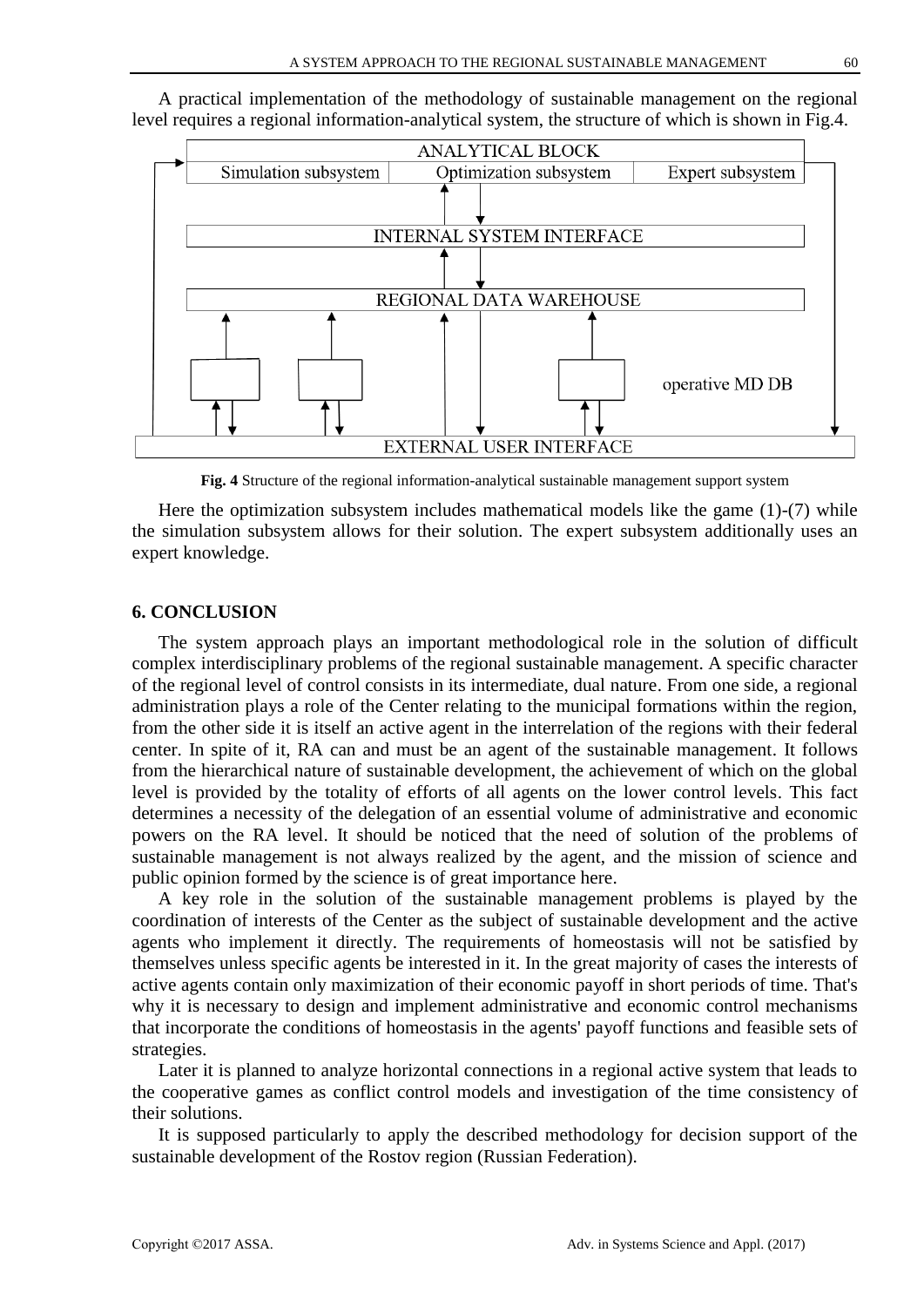## ACKNOWLEDGEMENTS

The paper is supported by the Russian Science Foundation, project #17-19-01038

## **REFERENCES**

- [1] Nisan, N., Roughgarden, T., Tardos, E. & Vazirani V. (Eds.) (2007). *Algorithmic Game Theory*. New York, NY: Cambridge University Press.
- [2] Antonenko, A.V., Gorbaneva, O.I. & Ougolnitsky, G.A. (2016). Concordance of Private and Public Interests: Dynamic Graph Representation, Identification and Simulation Modeling, *Adv. in Systems Science and Applications*, 16 (4), 43-52.
- [3] Basar, T. & Olsder, G. J. (1999) *Dynamic Noncooperative Game Theory*. Philadelphia, PA: SIAM.
- [4] Basar, T. & Zhu Q. (2011). Prices of Anarchy, Information, and Cooperation in Differential Games, *Dynamic Games and Applications*, 1(1), 50-73.
- [5] Burkov, V. N. & Opoitsev, V. I. (1974). Metagame approach to the control in hierarchical systems, *Automation and Remote Control*, 35(1), 93-103.
- [6] Cabrera, D. & Cabrera, L. (2015) *Systems Thinking Made Simple: New Hope for Solving Wicked Problems*. Ithaca, NY: Odyssean Press.
- [7] Gorbaneva, O.I. & Ougolnitsky, G.A. (2013). Purpose and Non-Purpose Resource Use Models in Two-Level Control Systems.*Adv. in Systems Science and Applications*, 13(4), 379-391.
- [8] Gorelik, V., Gorelov, M. & Kononenko A. (1991). *Analiz Konflictnyh Situacii v Sistemah Upravlenia* [Analysis of Conflict Situations in Control Systems]*.* Moscow, Russia:Radio i Sviaz [in Russian].
- [9] Gorelov, M.A. & Kononenko, A.F. (2014). Dynamical Conflict Models. I. Language of Modeling. *Automation and Remote Control*, 75(11), 1996-2013.
- [10] Gorelov, M.A. & Kononenko, A.F. (2014). Dynamical Conflict Models. II. Equilibria. *Automation and Remote Control*, 75(12), 2135-2151.
- [11]Gorelov, M.A. & Kononenko, A.F. (2015). Dynamical Conflict Models. III. Hierarchical Games. *Automation and Remote Control*, 76(2), 264-277.
- [12]Laffont, J.-J. & Martimort, D. (2002). *The Theory of Incentives. The Principal-Agent Model.* Princeton , NY: Princeton University Press.
- [13]Lapina, N. & Chirikova, A. (2000). *Strategii regionalnykh elit: economika, modeli vlasti, politicheskii vibor* [Strategies of Regional Elites: Economics, Power Models, Political Choice]. Moscow, Russia: INION RAS, [in Russian].
- [14]Law, W. & Kelton, A. (2000). *Simulation Modeling and Analysis*. New York, NY: McGraw-Hill.
- [15]Leksin, V. & Shvetzov, A. (2000). Municipalnaia Rossia. Socialno-ekonomicheskaia situacia, pravo, statistika [Municipal Russia. Social-economic situation, Law, Statistics] Moscow, Russia: URSS, [in Russian].
- [16]Leksin, V. & Shvetzov, A. (2016). *Gosudarstvo i regioni: teoria i praktika gosudarstvennogo regulirovania territorialnogo razvitia* [State and Regions: Theory and Practice of Government Regulation of Territorial Development]. Moscow, Russia: Librocom, [in Russian].
- [17]Novikov, D. (Ed.) (2013). *Mechanism Design and Management: Mathematical Methods for Smart Organizations.* New York, NY: Nova Science Publishers.
- [18]Gurman, V. & Ryumina, E. (Ed.) (2001). *Modelirovanie socio-ekologo-ekonomicheskoi sistemy regiona* [Modeling of a Socio-Ecological-Economic Regional System], Moscow, Russia: Nauka, [in Russian].
- [19]Ougolnitsky, G. A. (2015). *Sustainable Management as a Key to Sustainable Development* in Reyes D. (Ed.) *Sustainable Development: Processes, Challenges and Prospects* (pp.87- 128). New York, NY: Nova Science Publishers.